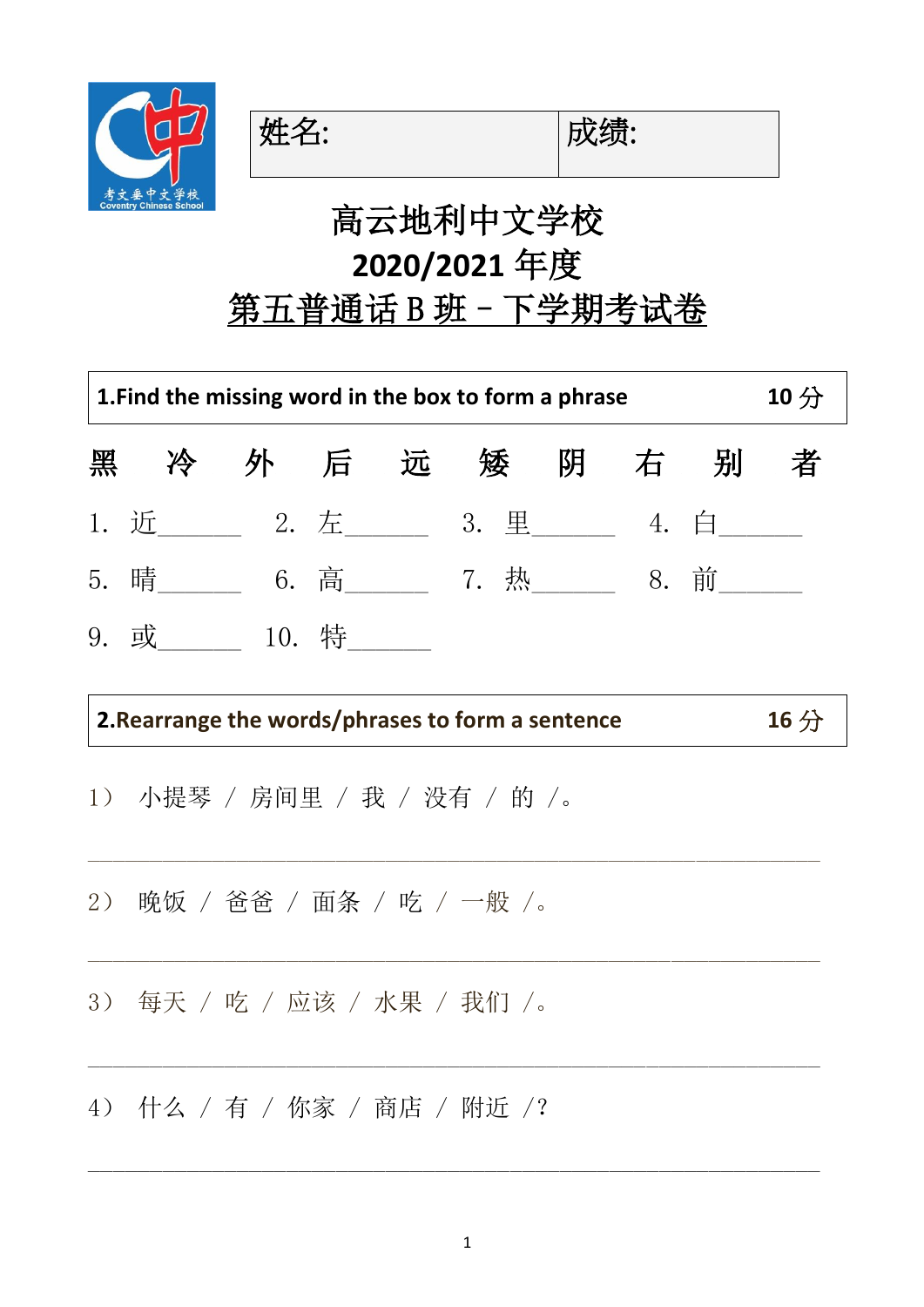- 5) 吃/ 喜欢 / 我 / 水果 / 这些 / 不 /。
- 6) 一斤 / 多少钱 / 苹果 / 这种 /?

7) 客厅 / 和 / 厨房 / 有 / 楼下 /。

8) 的/ 公园 / 火车站 / 对面 / 在 /。

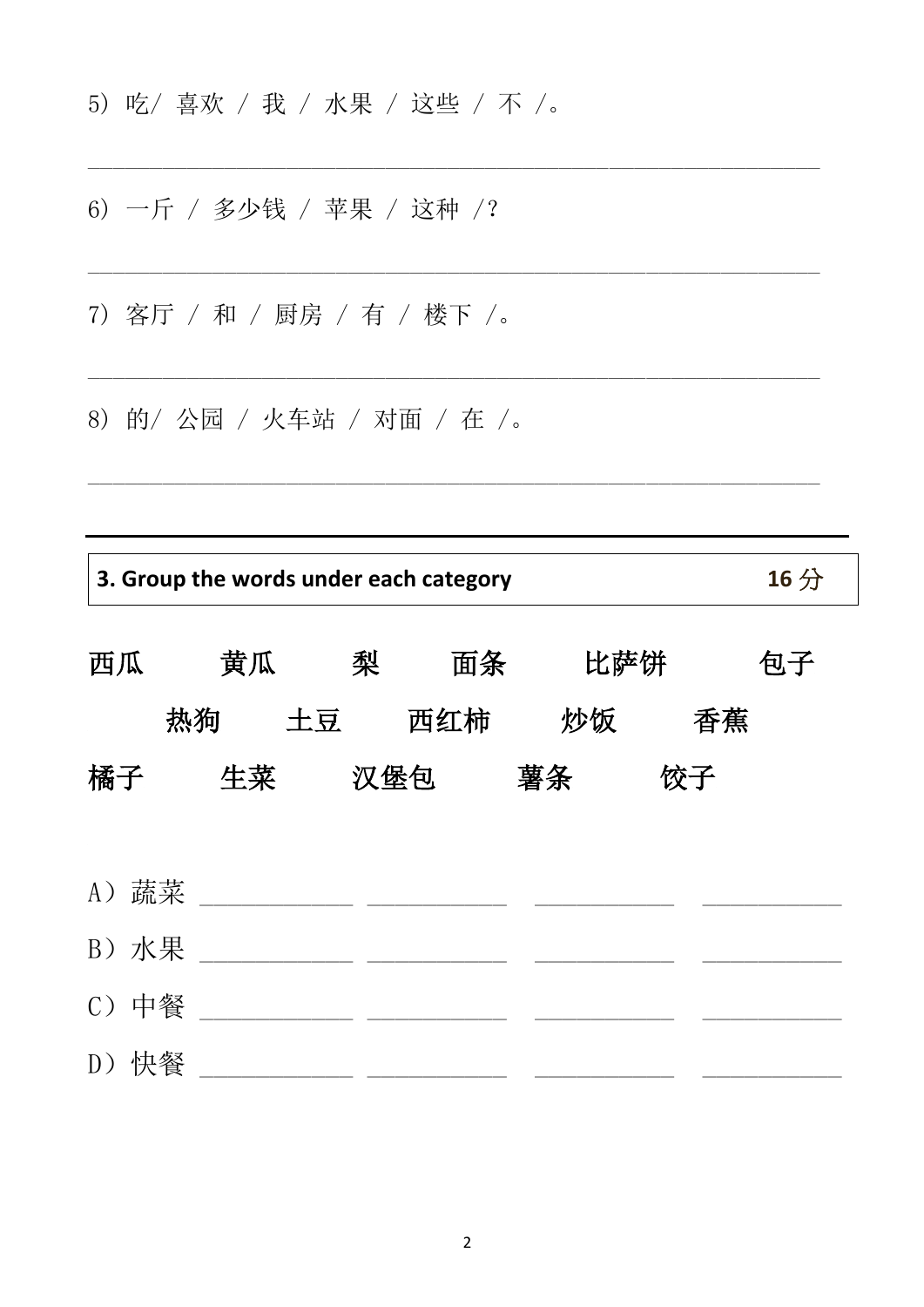### **4. Write down the meaning of the simple characters in English 32** 分

| 1) 食        | $2)$ $T$ ___     | $3)  \vdash$ _ |
|-------------|------------------|----------------|
| 4) $F_{\_}$ | $5)$ 欠           | $6)$ 虫         |
| 7)贝         | 8) 革             | 9) 乌           |
| 10) 光       | $11)$ 习          | 12) 亡          |
| $13)$ 血     | $14) \; \succeq$ | 15) 井          |
| 16) 反       |                  |                |

| 5. Match the two parts of a sentence | 12 <sup>分</sup> |
|--------------------------------------|-----------------|
|--------------------------------------|-----------------|

| 1. | 我们上午去打网球 | a)五次。      |
|----|----------|------------|
| 2. | 我去过法国    | b)做得很好吃。   |
| 3. | 哥哥下个星期   | c)多吃蔬菜。    |
| 4. | 他最喜欢     | d)还是打篮球?   |
| 5. | 妈妈说我应该   | e) 花多少钱买书? |
| 6. | 你每个月     | f)会去上海。    |